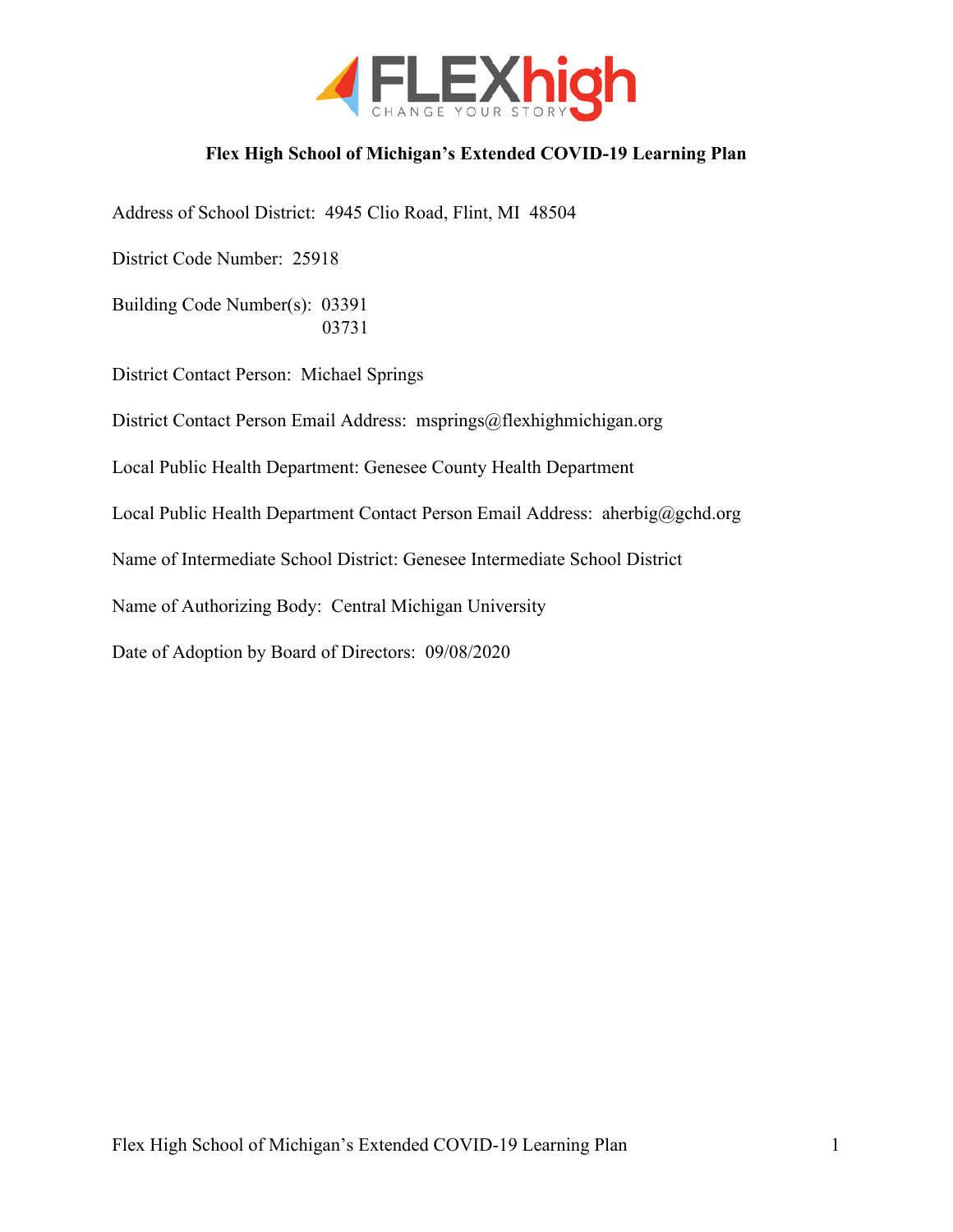

October 01, 2020 [via email]

Mr. Michael Springs Flex High School of Michigan

Re: Approval of Extended COVID-19 Learning Plan ("Extended Learning Plan")

Dear Mr. Springs:

I am pleased to inform you that the Extended Learning Plan for Flex High School of Michigan ("Academy") has been approved by The Governor John Engler Center for Charter Schools at Central Michigan University. The Center will transmit the Extended Learning Plan to the State as soon as an appropriate mechanism to do so is made available. The Extended Learning Plan is effective as of the date indicated in the document.

To fulfill one of the required assurances, immediately add a copy of the approved Extended Learning Plan to the Academy's Transparency Page of its website. An approved copy of the Extended Learning Plan is attached and can be found in Epicenter. The approved Extended Learning Plan constitutes a Charter Contract amendment and remains in effect as long as the Extended Learning Plan remains in effect.

Thank you for all your efforts to keep student learning moving forward in these trying times. If you have any further questions or need additional support, please do not hesitate to contact us.

Sincerely,

Corey Northrop Executive Director

cc: Tamara Valley, Board President Andy Holmes, Board Corresponding Agent

Attachment: Approved Extended COVID-19 Learning Plan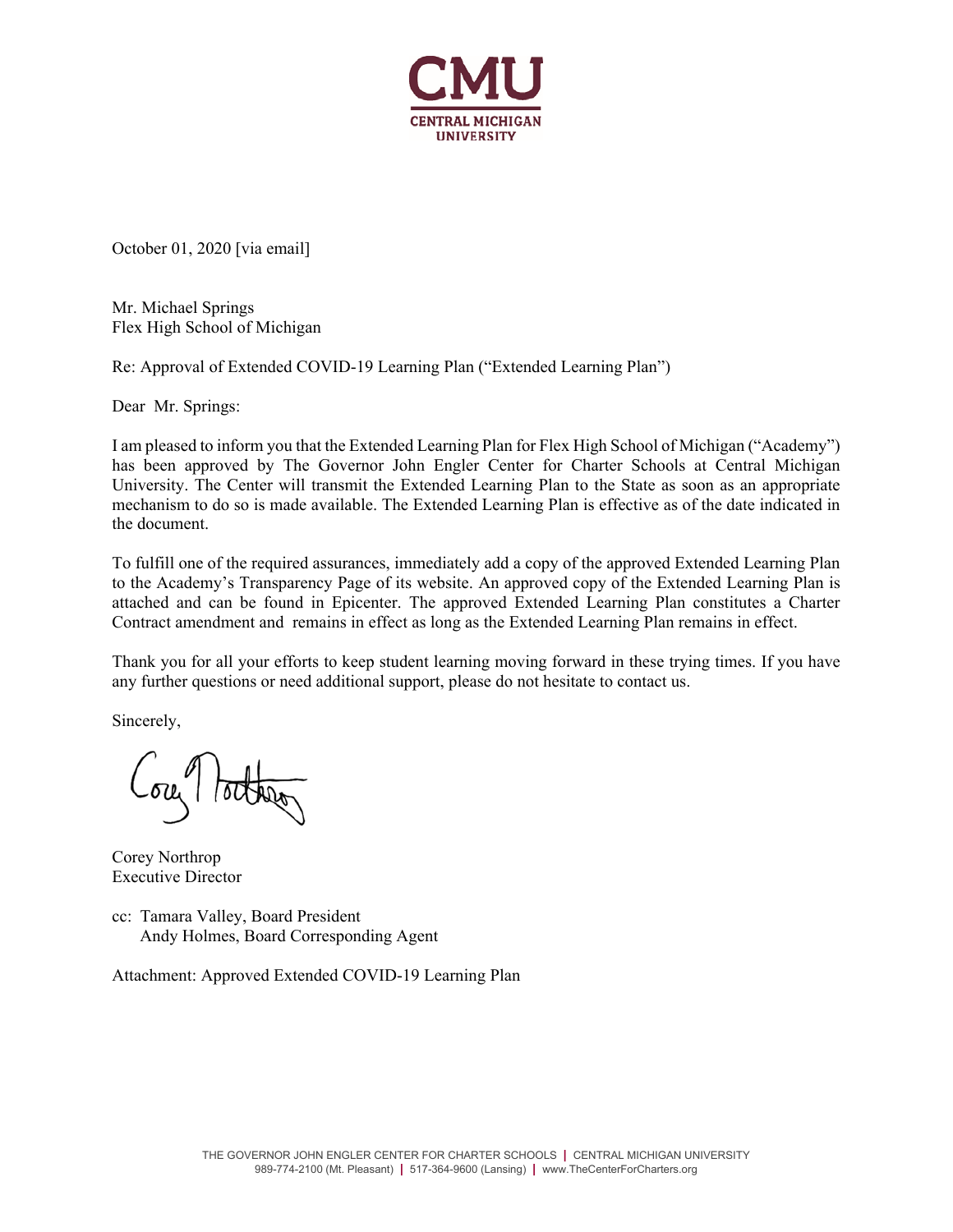#### **RESOLUTION APPROVING THE EXTENDED COVID-19 LEARNING PLANS ("ECLP") AND APPROVAL OF CHARTER CONTRACT AMENDMENT**

Flex High School of Michigan (the "Academy")

A regular meeting of the Academy Board of Directors was held on the 8th day of September 2020, at 5:30 p.m.

The meeting was called to order at 5:33 p.m. by Board Member Tamara Valley

Present: Tamara Valley, Wanda Brown, and Molly Bruzewski

Absent: Tiffany Hughes

The following preamble and resolution were offered by Board Member Wanda Brown and supported by Board Member Tamara Valley.

#### **BACKGROUND**

On August 20, 2020, in response to the novel coronavirus (COVID-19) pandemic affecting our state, Governor Whitmer signed into law certain amendments to the State School Aid Act of 1979, as amended, MCL 388.1601 et seq. ("Back to School Laws"). The Back to School Laws include additional requirements for all Michigan schools as they plan for a return of preK-12 education for the 2020-2021 school year. Under the Back to School Laws, a public school academy must provide for instruction under an extended COVID-19 learning plan ("ECLP") that is approved by its authorizing body ("Authorizer"). ECLPs includes many of the same subject matters addressed in a public school academy's charter contract, including measurable educational goals to be achieved by all subgroups in the school, measurement of those educational goals by one or more benchmark assessments, a description of how the educational program, including instruction, will be delivered, a description of the school's curricula and specific reporting requirements for the 2020-2021 school year. Under the Back to School Laws, schools retain the flexibility to tailor and adjust their ECLPs to meet the needs of their students and the community they serve.

The Back to School Laws require, among other things, that each public school academy do the following:

(1) Establish educational goals required to be included in the ECLP no later than September 15, 2020.

(2) Approve an ECLP and submit it to their respective authorizing body ("Authorizer") for approval by October 1, 2020. If approved by the Authorizer, the ECLP is transmitted by the Authorizer to the Superintendent of Public Instruction and the State Treasurer.

(3) Make an ECLP accessible through the transparency reporting link on the school's website by October 1, 2020.

(4) Within the first nine weeks of the 2020-2021 school year, administer 1 or more benchmark assessments from the list approved by the Michigan Department of Education  $(MDE)^1$  $(MDE)^1$ , a benchmark assessment provided by MDE, or local benchmark assessments, or a combination of the above, to pupils in grades K-8 to measure math and reading proficiency. In addition, by the last day of the 2020-2021 school year, administer another benchmark assessment to pupils in K-8 to measure proficiency in the same subject matter. The Back to School Laws require schools to use the same benchmark assessment(s) used in the 2019-2020 school year, if applicable.

(5) Provide each pupil's data from the benchmark assessment or benchmark assessments, as available, to the pupil's parent or legal guardian within 30 days of administering the benchmark assessment(s).

<span id="page-2-0"></span><sup>&</sup>lt;sup>1</sup> MDE has approved four providers of benchmark assessments and continues to assess additional providers. See https://www.michigan.gov/documents/mde/Benchmark assessments 700077 7.pdf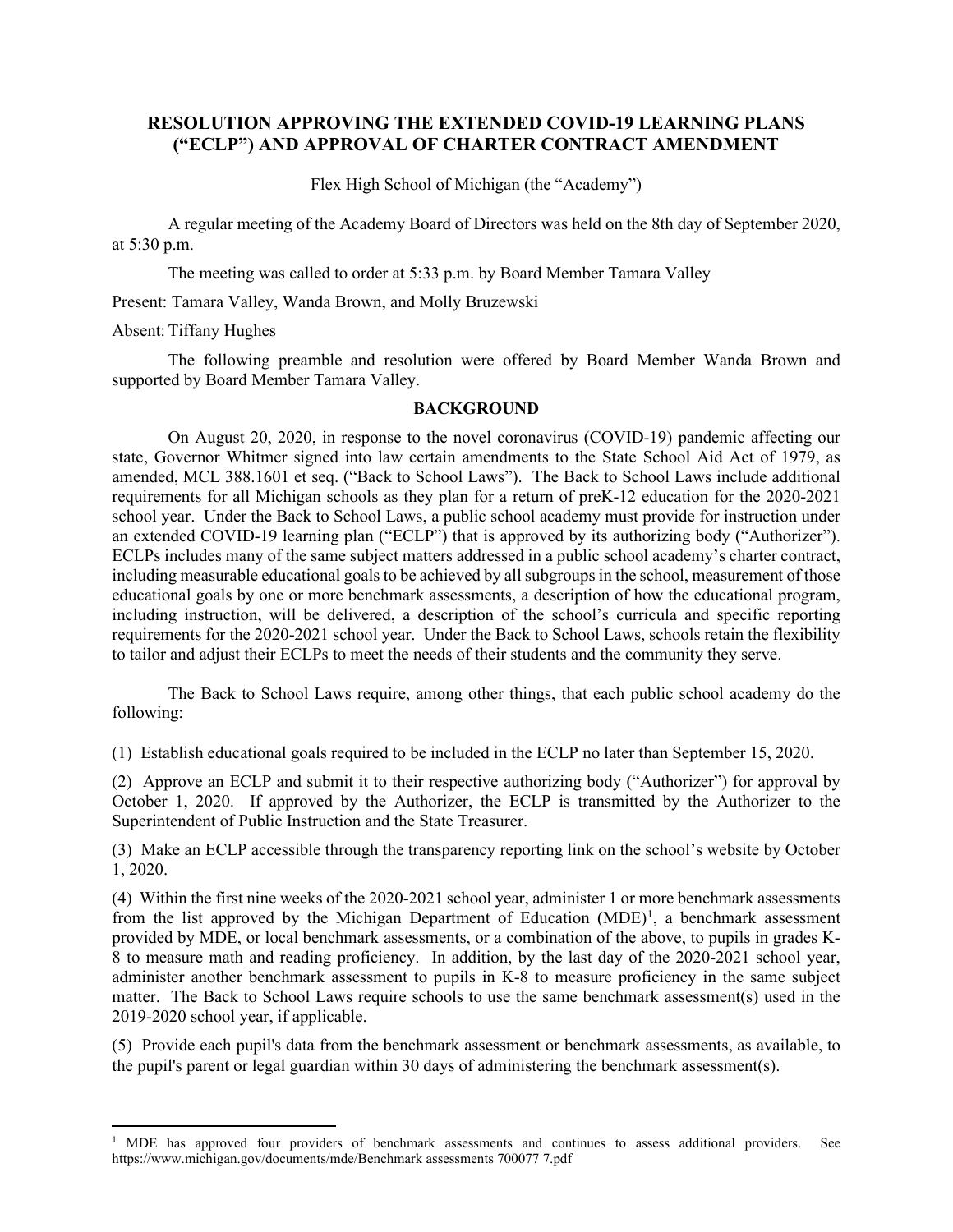(6) Not later than February 1, 2021, create a report that addresses the progress made in meeting the educational goals in the ECLP that the academy expected would be achieved by the middle of the school year and make the report available on the transparency reporting link on a public school academy's website.

(7) Not later than the last day of the 2020-2021 school year, create a report concerning progress made in meeting the educational goals in the ECLP and make the report available on the transparency reporting link on a public school academy's website.

(8) No later than June 30, 2021, send the aggregate academy-level data from a benchmark assessment(s), excluding data from a local benchmark assessment or local benchmark assessments, to a regional data hub that is part of the Michigan data hub network that shall compile the data and send it to the Center for Educational Performance and Information (CEPI).

(9) Thirty days after approval of the ECLP, the Board shall meet monthly to re-confirm how pupil instruction is being delivered at the school and whether it is consistent with the ECLP and to ensure that 2 2-way interaction, as defined in the Act, is occurring between students and teachers each week of the school year for at least 75% of students enrolled in the school. At each meeting, the Board shall: (a) publicly announce its weekly interaction rates of 2 2-way interaction since its last meeting; (b) allow for public comment on the ECLP; and (c) discuss whether changes to the method of delivery for pupil instruction under the ECLP are necessary.

#### THE ACADEMY BOARD THEREFORE RESOLVES THAT:

- 1. The actions taken by Academy representatives to prepare and submit the Academy's ECLP to Authorizer are ratified.
- 2. The ECLP, as approved by the Authorizer, is approved by the Academy Board as the ECLP and as the ECLP Amendment to the Contract.
- 3. All resolutions and parts of resolutions insofar as they conflict with the provisions of this resolution be and the same hereby are rescinded.
- 4. The Academy will deliver from time to time such information regarding the implementation of the Academy's ECLP as the Authorizer or Michigan Department of Education may reasonably request.
- Any Board policies or provision of Board policies that prohibit or impede the Academy's 5. compliance with ECLP are temporarily waived, suspended or altered.
- 6. This Resolution shall take immediate effect and continue through the end of the 2020-2021 school year. If the Back to School Laws are amended, and such amendments requires additional Board action relative to the ECLP, the Board may take such action to comply with existing law.

Ayes: 3

Nays: 0

Resolution declared adopted.

Print Name: *lamara Va* 

Secretary, Academy Board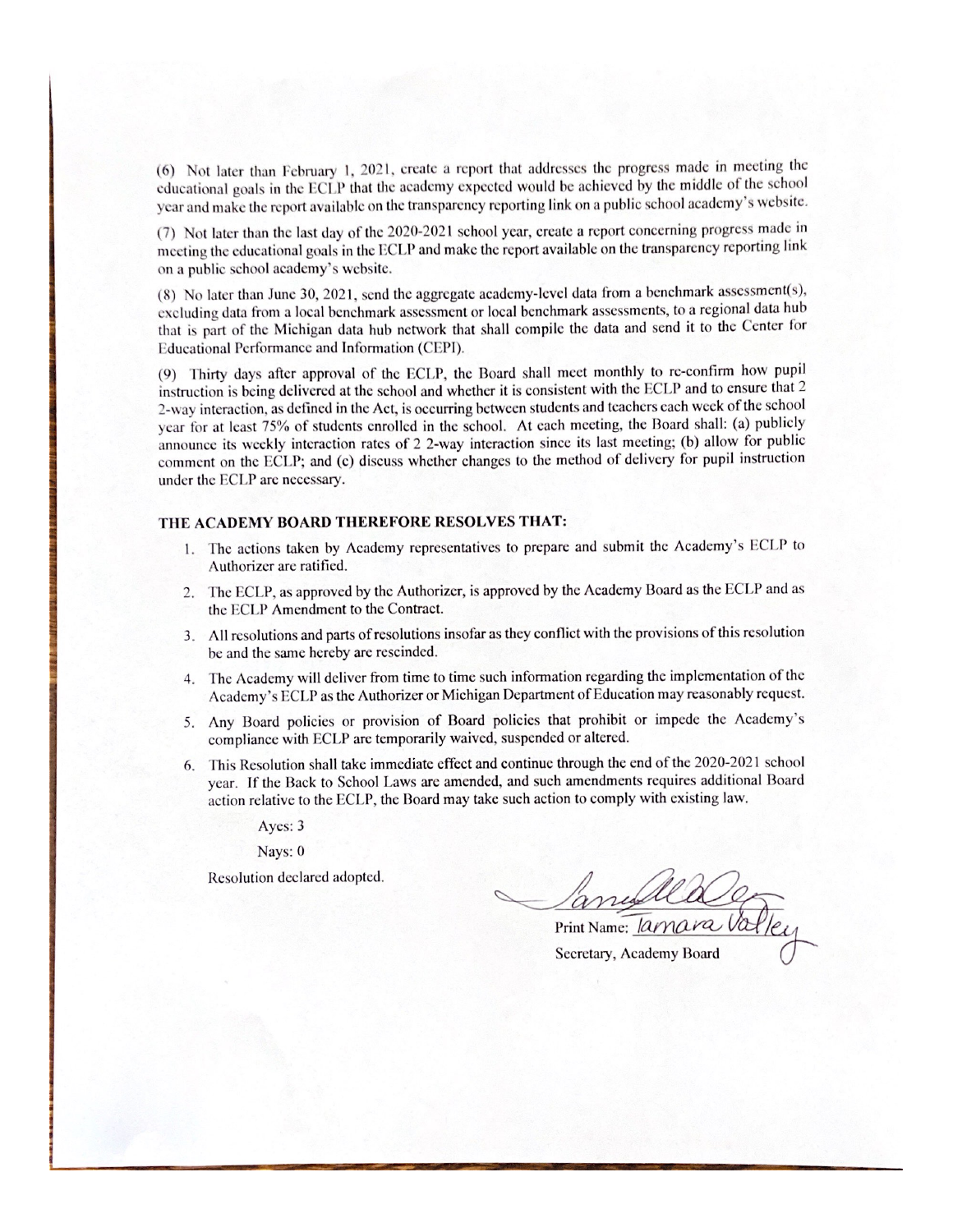

### **Assurances**

- The Academy will administer an approved benchmark assessment, or local benchmark assessment, or any combination thereof, to all pupils in grades K to 8 to measure proficiency in reading and mathematics within the first nine weeks of the 2020-2021 school year.
- Within thirty days after the approval of its Extended COVID-19 Learning Plan, and every 30 days thereafter, the Academy, at a meeting of its board of directors, will re-confirm how instruction is delivered during the 2020-2021 school year and will solicit public comment, at a public meeting, from the parents or legal guardians enrolled in the Academy.
- If delivering pupil instruction virtually, the Academy will expose each pupil to the academic standards that apply for each pupil's grade level or courses in the same scope and sequence as the Academy had planned for that exposure to occur for in-person instruction.
- If delivering pupil instruction virtually, the Academy will provide pupils with equitable access to technology and the internet necessary to participate in instruction.
- The Academy will ensure that students with disabilities will be provided with equitable access to instruction and accommodation in accordance with applicable state and federal laws, rules and regulations.
- The Academy, in consultation with a local health department, and district employees, will develop guidelines concerning appropriate methods for delivering pupil instruction for the 2020- 2021 school year that are based on local data that are based on key metrics. A determination concerning the method for delivering pupil instruction shall remain at the Academy Board's discretion. Key metrics that the Academy will consider shall include at least all of the following:
	- o COVID-19 Cases or Positive COVID-19 tests
	- o Hospitalizations due to COVID-19
	- o Number of deaths resulting from COVID-19 over a 14-day period
	- o COVID-19 cases for each day for each 1 million individuals
	- o The percentage of positive COVID-19 tests over a 4-week period
	- o Health capacity strength
	- o Testing, tracing, and containment infrastructure with regard to COVID-19
- If the Academy determines that it is safe to provide in-person pupil instruction to pupils, the Academy will prioritize providing in-person pupil instruction to pupils in grades K to 5 who are enrolled in the Academy.
- $\blacksquare$  The Academy will ensure that two (2), 2-way interactions occur between a pupil enrolled in the Academy and the pupil's teacher or at least one (1) of the pupil's teachers during each week of the school year for at least 75% of the pupils enrolled in the Academy. The Academy will publicly announce its weekly interaction rates at each Academy Board meeting where it reconfirm how instruction is being delivered , beginning 30 days after approval of its Extended COVID-19 Learning Plan, and every 30 days thereafter. The Academy will make those rates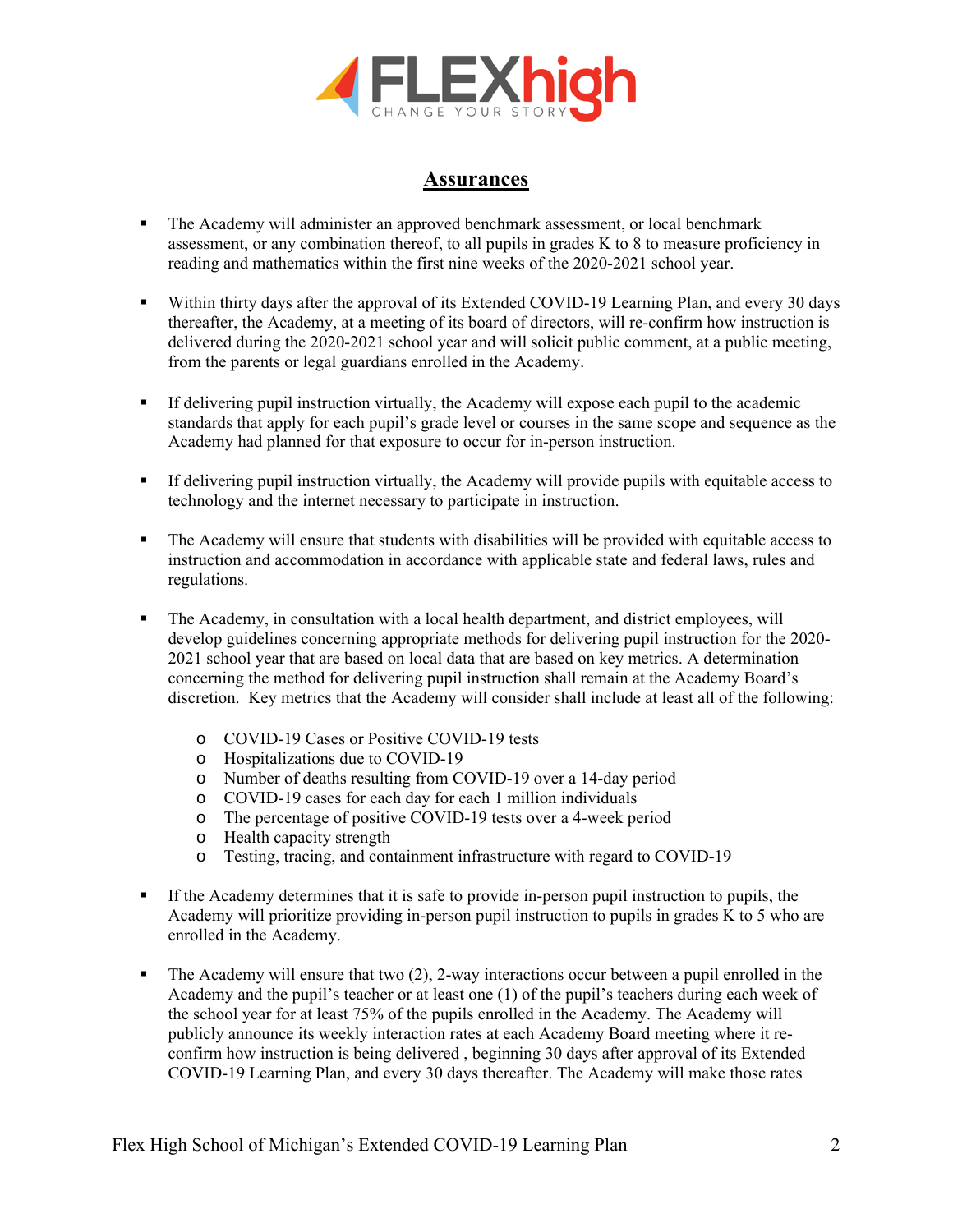

available through the transparency reporting link located on the Academy website each month for the 2020-2021 school year.

 The Academy will create and make available on its transparency reporting link located on the Academy's website, a report concerning the progress made in meeting the educational goals contained in its Extended COVID-19 Learning Plan not later than February 1, 2021, for goals its expected would be achieved by the middle of the school year and not later than the last day of school of the 2020-2021 school year for goals the Academy expected would be achieved by the end of the school year.

Tamara Valley President of the Board of Directors

09/08/2020

Date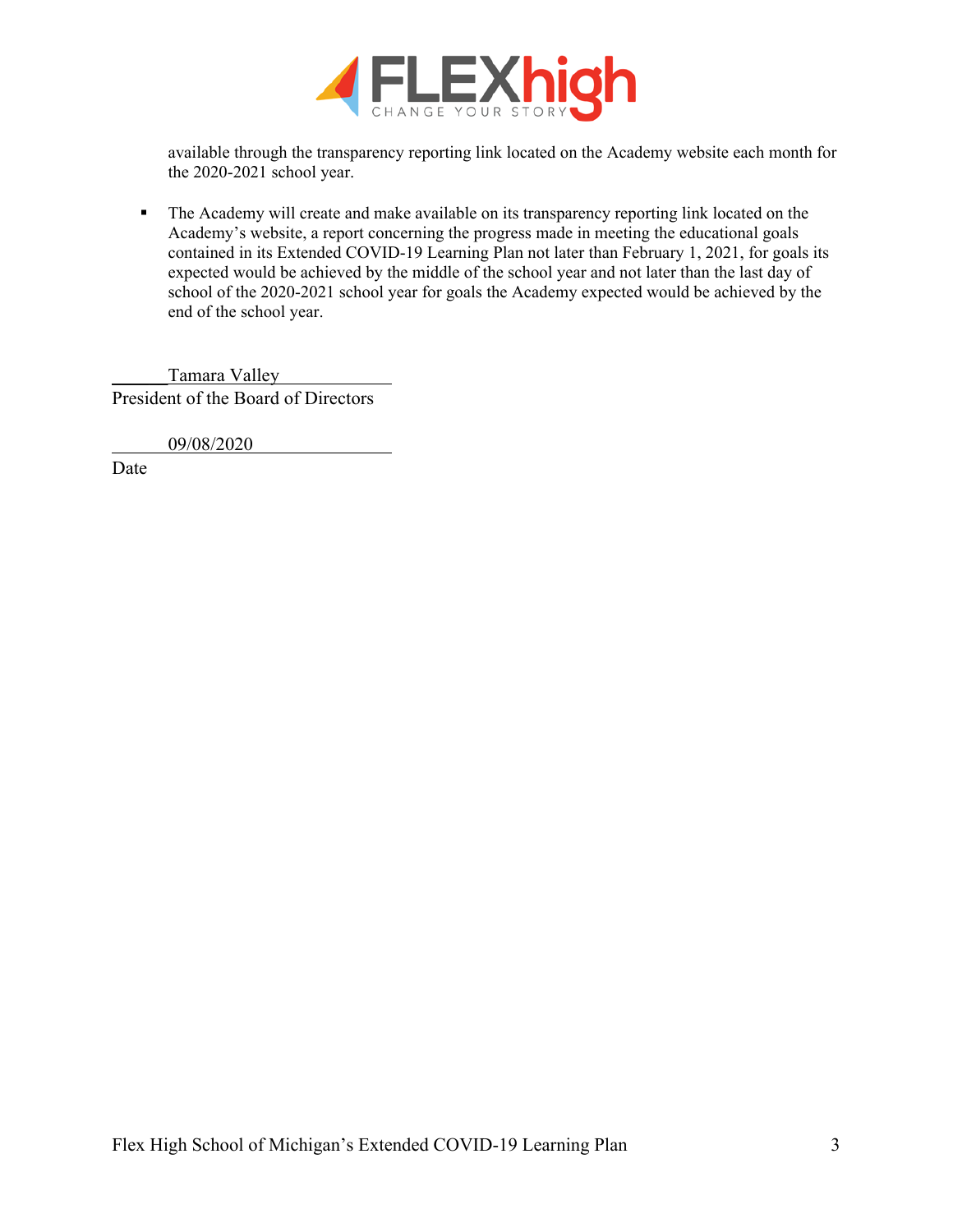

## **Introduction and Overview**

Flex High School of Michigan has been on the forefront of flexible learning. Our curriculum has been adapted for in-person as well as remote learning. In addition, our model is predicated on the relationship built between the students and our staff. Unfortunately, that relationship was fractured because of COVID-19. Our staff continued to reach out to students throughout the spring and summer months, but phone calls and text messages are not the same as in-person contact.

Our Back-to-School plan outlined the safety protocols and instructional strategies we intend to move forward with. However more details were needed in the form of curriculum delivery and accountability. The Extended Learning Plan addresses these deficiencies. This plan further explains how students will learn, how that learning will be measured, and how participation will be accounted and reported.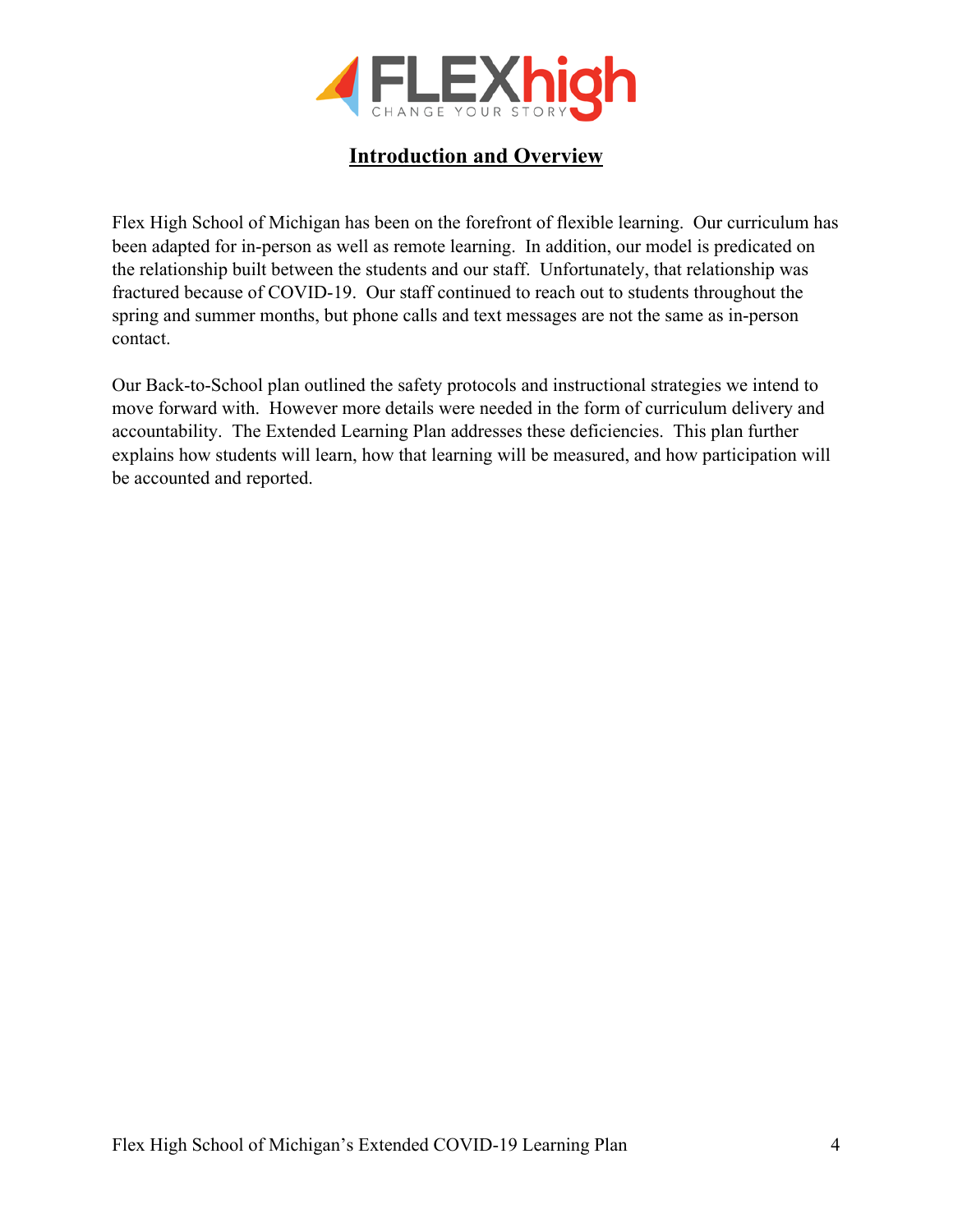

## **Educational Goals**

The academic goals for Flex High School of Michigan were developed with representatives from their authorizing body, Central Michigan University. The two academic goals are based on the results of the NWEA MAP (Measure of Academic Progress) exams.

Goal 1:

50% of Flex High School students will improve one grade-level on the math NWEA MAP test from September to May.

Goal 2:

50% of Flex High School students will improve one grade-level on the reading NWEA MAP test from September to May.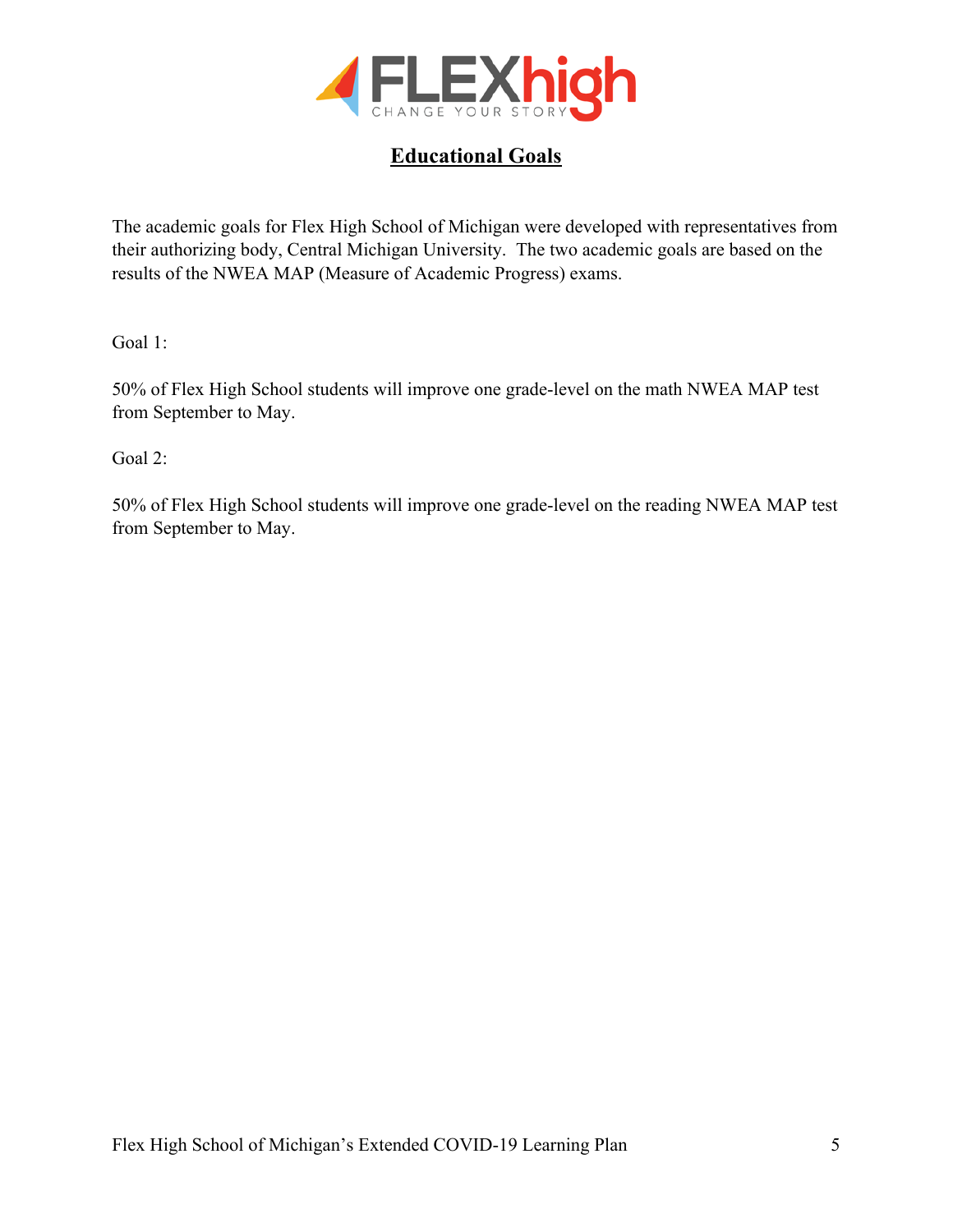

# **Instructional Delivery & Exposure to Core Content**

Flex High School of Michigan is an alternative charter high school. The school model requires students to meet with their mentor teacher twice-a-week for an hour-and-a-half session. During this time, the teacher makes sure the student is progressing academically, and inquires on his/her social and emotional health. The teacher also sets daily and weekly goals, provides feedback on assignments, and answers any questions the student may have. These appointments are critical for the success of the student. However, the flexible nature of the program allows these appointments to occur virtually over the phone or the internet. We will allow both in-person and distance appointments, it all depends on the comfortability factor of the students and their families.

Regarding the mode of instruction, it differs from traditional schools in that our curriculum is in the form of Learning Event Packets (LEPs). Each semester-long class is divided into five LEPs. Students progress from LEP 1 through LEP 5, and once LEP 5 is completed, the student is issued a final grade for the course. Teachers are there to motivate, mentor, and assist the students with their packets. Each class also has an accompanying textbook that students can use. They can borrow a textbook from the school, or they can access our textbooks online. The classes and their respective LEPs are aligned to the Michigan Merit Curriculum and cover the same skills and content as a traditional school. It is through these LEPs that students will be exposed to the academic standards of that class.

Once a student completes a class (satisfactorily finishes 5 LEPs), the teacher updates the student's individualized learning plan (ILP) and contacts the data specialist to get the class added to his/her transcript. The student is given an updated ILP to take home so that the student and his/her family knows exactly where the student stands regarding the graduation requirements.